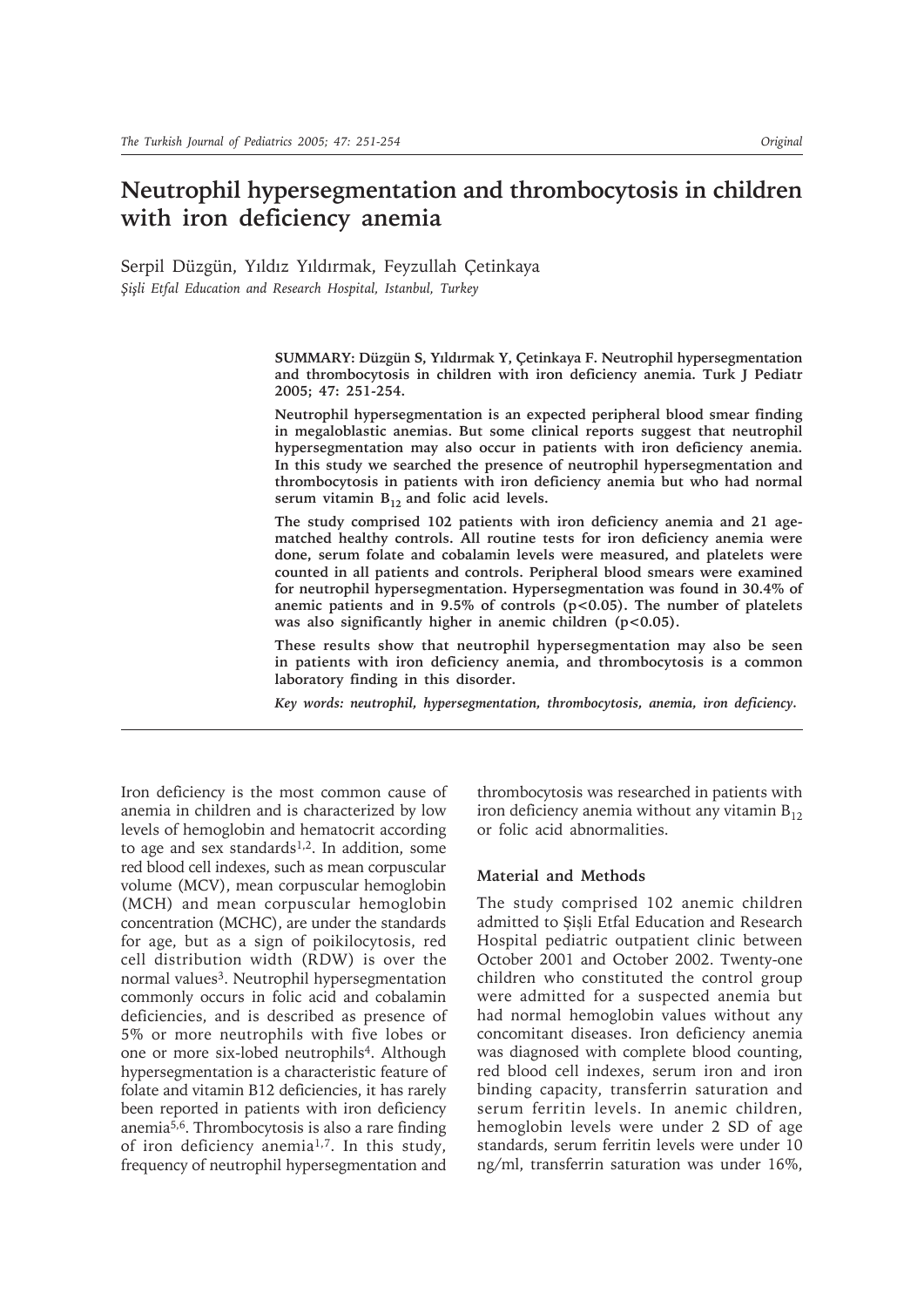serum  $B_{12}$  level was 100 pg/ml or more, and folic acid levels were 5 ng/ml or more. Those children who had any systemic or infectious diseases including bleeding from gastrointestinal tract or who were using any drug were excluded from the study. Therefore, iron deficiency in all children was accepted secondary to malnutrition. Peripheral blood films were made in all children and 100 neutrophils were counted. Neutrophil hypersegmentation was described as existence of five or more segments in at least 5% of the neutrophils, or one neutrophil with at least six segments4.

The statistical analyses of the parameters were done with SPSS for Windows 10.0. The numbers of platelets were compared with Kruskal-Wallis test. Chi-square test was used for comparisons of hypersegmentation and thrombocytosis. For all statistical analyses, a value of  $p < 0.05$  was accepted as statistically significant.

### **Results**

The ages of all children ranged between 4 months and 168 months, and male to female ratio was 1.76. There was only one patient four months old; the rest were older than six months. The four-month-old infant was not premature but severely malnourished. No statistically significant differences were found between the ages and sexes of study and control

groups  $(p > 0.05)$ . The mean hemoglobin, hematocrit (Hct), MCV, MCH, and MCHC levels of the study group were found significantly low compared to the control group  $(p<0.01)$  (Table I). The RDW and total iron binding capacity (TIBC) and the number of the platelets of the study group were significantly higher than in the control group  $(p<0.01)$ . There were no statistically significant differences between the white blood cells and neutrophil numbers of the study and control groups (p>0.05). Similarly, vitamin  $B_{12}$  and folic acid levels were comparable in both group Table I).

Hypersegmentation was reported in the iron deficiency anemia group much more than in the control group (30.4% vs. 9.5%,  $p$ <0.05). The number of platelets was significantly higher in anemic children than in controls  $(440.04 \pm 168.36 \times 10^9/\text{L} \text{ vs. } 350.29 \pm 130.04$ x 109/L). When hypersegmentation and thrombocytosis were analyzed according to age groups, hypersegmentation was more common in children older than 61 months and less common between 6-12 months, but the differences were not statistically significant (p>0.05) (Table II). Contrary to hypersegmentation, thrombocytosis was more common between 6-12 months and less common over 61 months, but the differences were also insignificant (p>0.05).

|                          | Iron deficient patients | Controls            | P     |  |
|--------------------------|-------------------------|---------------------|-------|--|
| Hemoglobin (g/dl)        | $8.73 \pm 2.16$         | $12.01 \pm 1.16$    | 0.001 |  |
| $HCT (\%)$               | $27.53 \pm 5.84$        | $36.27 \pm 3.10$    | 0.001 |  |
| MCV(f)                   | $62.60 \pm 7.87$        | $78.49 \pm 5.72$    | 0.001 |  |
| $MCH$ (pg)               | $19.95 \pm 3.47$        | $26.12 \pm 2.44$    | 0.001 |  |
| MCHC $(g/dl)$            | $31.20 \pm 2.87$        | $33.21 \pm 1.64$    | 0.006 |  |
| $RDW$ $(\%)$             | $18.84 \pm 4.68$        | $13.81 \pm 1.71$    | 0.001 |  |
| Platelet $(x10^9/L)$     | $440.04 \pm 168.36$     | $350.29 \pm 130.04$ | 0.023 |  |
| Leukocyte (x $10^9$ /L)  | $11.39 \pm 5.55$        | $9.53 \pm 4.98$     | 0.157 |  |
| Neutrophil (x $10^9$ /L) | $5.39 \pm 3.88$         | $3.98 \pm 2.16$     | 0.162 |  |
| Iron $(\mu g/dl)$        | $21.49 \pm 13.48$       | $65.00 \pm 27.75$   | 0.001 |  |
| TIBC $(\mu g/dl)$        | $466.95 \pm 92.43$      | $327.86 \pm 53.79$  | 0.001 |  |
| Ferritin $(\mu g/ml)$    | $9.80 \pm 11.75$        | $37.36 \pm 16.92$   | 0.001 |  |
| Transferrin saturation   | $4.52 \pm 3.48$         | $19.52 \pm 7.26$    | 0.001 |  |
| Vit $B12$ (pg/ml)        | $475.94 \pm 296.34$     |                     |       |  |
| Folic acid (ng/ml)       | $12.31 \pm 4.68$        |                     |       |  |

**Table I.** Some Important Laboratory Tests of the Patients with Anemia and Controls

HCT: hematocrit, MCV: mean corpuscular volume, MCH: mean corpuscular hemoglobin, MCHC: mean corpuscular hemoglobin concentration, RDW: red blood cell distribution width, TIBC: total iron binding capacity.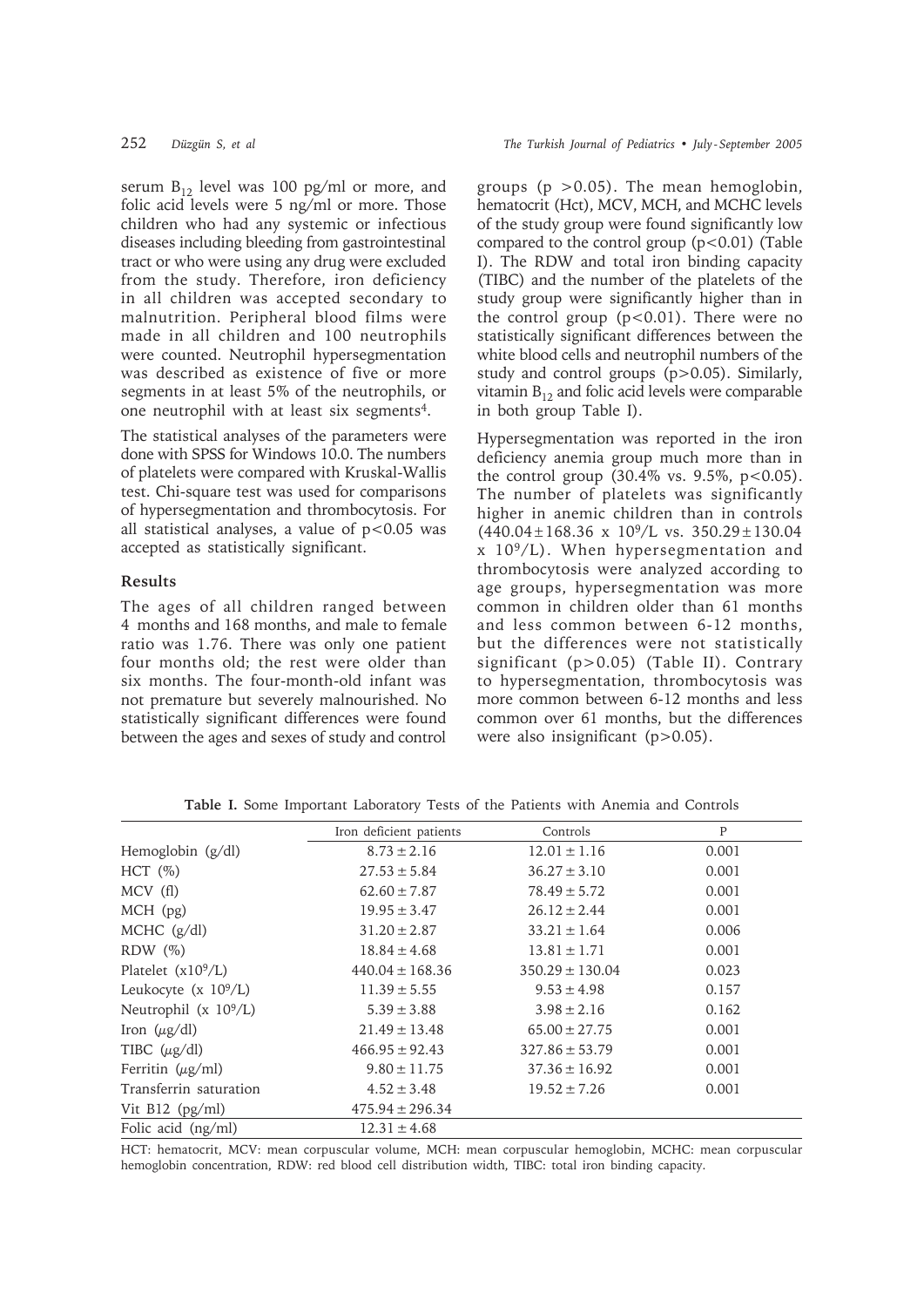|                   |                       | Age groups (Months)          |                          |                             |                           |       |
|-------------------|-----------------------|------------------------------|--------------------------|-----------------------------|---------------------------|-------|
|                   |                       | $6-12$                       | $13 - 24$                | $25 - 60$                   | >61                       | P     |
| Hypersegmentation | Yes<br>N <sub>o</sub> | 4 $(20.0\%)$<br>16 (80.0%)   | 14 (30.4%)<br>32 (69.6%) | $6(35.3\%)$<br>$11(64.7\%)$ | $7(36.8\%)$<br>12 (63.2%) | 0.662 |
| Thrombocytosis    | Yes<br>No.            | $10(50.0\%)$<br>$10(50.0\%)$ | 20 (43.5%)<br>26 (56.5%) | $7(41.2\%)$<br>$10(58.8\%)$ | $3(15.8\%)$<br>16 (84.2%) | 0.126 |

**Table II.** Hypersegmentation and Thrombocytosis According to Age Groups

### **Discussion**

Neutrophil hypersegmentation is an expected finding in anemias due to folic acid and vitamin  $B_{12}$  deficiencies. But a pioneer study by Chanarin<sup>8</sup> showed that hypersegmentation might also be seen in iron deficiency anemia, and this observation was confirmed by others9,10. In most of the reported cases, iron deficiency was secondary to gastritis, peptic ulcer, carcinoma and polyposis of the colon. Westerman<sup>6</sup> reported that hypersegmention had been found in 62% of anemic adults in comparsion to 4% of controls. A higher proportion of hypersegmention (81%) in anemic children than in non-anemic controls (9%) was reported by Sipahi et al.10. Similar observations were seen in our study, in which we found significantly higher neutrophil hypersegmentation in anemic children than in controls (30.4% vs. 9.5%) with normal folic acid and vitamin  $B_{12}$  levels.

The mechanism of neutrophil hypersegmentation in iron deficiency anemia is not well understood7. It is not definitely known whether or not iron affects the neutrophil DNA synthesis. Iron may be an important cofactor for folate metabolism and/or granulocyte DNA synthesis8. Severe deficieny of iron might also impair usage of folate or vitamin  $B_{12}$  at the cellular level<sup>11</sup>. Omer et al.<sup>12</sup> reported an increase of intra-erythrocyte folate levels in anemic patients following iron supplementation. In our patients, serum folate and vitamin  $B_{12}$ levels were normal. But, unfortunately we could not measure intra-erythrocyte folate levels.

Thrombocytosis seen in iron deficiency anemia is an example of reactive thrombocytosis $7,13$ , but the mechanism underlying the thrombocytosis is not clear yet. It is well known that thrombocytosis is regulated and stimulated by many cytokines such as interleukin (IL)- 3, granulocyte-macrophage colony-stimulating factor (GM-CSF) and erythropoietin<sup>13</sup>.

Erythropoietin is the unique cytokine, plasma levels of which increase during iron deficiency and decline following treatment with iron. Moderate thrombocytosis was found in our patients, but erythropoietin levels could not be measured.

In conclusion, neutrophil hypersegmentation and thrombocytosis are expected findings in megaloblastic anemias, but may also rarely be seen in iron deficiency anemia. Because of this, in cases in whom iron deficiency anemia together with neutrophil hypersegmentation is observed,  $B_{12}$  and folic acid levels must be absolutely considered. But when these are normal, neutrophil hypersegmentation must be accepted as a finding of iron deficiency anemia.

### **REFERENCES**

- 1. Andrews NC, Bridges KR. Disorders of iron metabolism and sideroblastic anemia. In: Nathan DG, Oski SH (eds). Hematology of Infancy and Childhood, 5th ed. Vol.1. Philadelphia: Saunders Company; 1998: 423-461.
- 2. Lönnerdal B, Dewey KG. Epidemiology of iron deficiency in infants and children. Annales of Nestle 1995; 53: 11-17.
- 3. Lin CK, Lin JS, Chen SY, Jiang ML, Chiu CF. Comparison of hemoglobin and red blood cell distribution width in the differential diagnosis of microcytic anemia. Arch Pathol Lab Med 1992; 116: 1030-1032.
- 4. Whitehead VM, Rosenblatt, Cooper BA. Megaloblastic anemia. In: Nathan DG, Oski SH (eds). Hematology of Infancy and childhood, 5th ed. Philadelphia: Saunders Company; 1998: 385-422.
- 5. Beard ME, Weintraub LR. Hypersegmented neutrophilic granulocytes in iron deficiency anemia. Br Med J 1969; 16: 161-163.
- 6. Westerman DA, Evans D, Metz J. Neutrophil hypersegmentation in iron deficiency anemia: a case control study. Br J Haematol 1999; 107: 512-513.
- 7. Sandoval C. Thrombocytosis in children with iron deficiency anemia: series of 42 children. J Pediatr Hematol Oncol 2002; 24: 593.
- 8. Chanarin J, Rothman D, Berry V. Iron deficiency and its relation to folic acid status in pregnancy: results of clinical trial. Br Med J 1965; 1: 480-485.